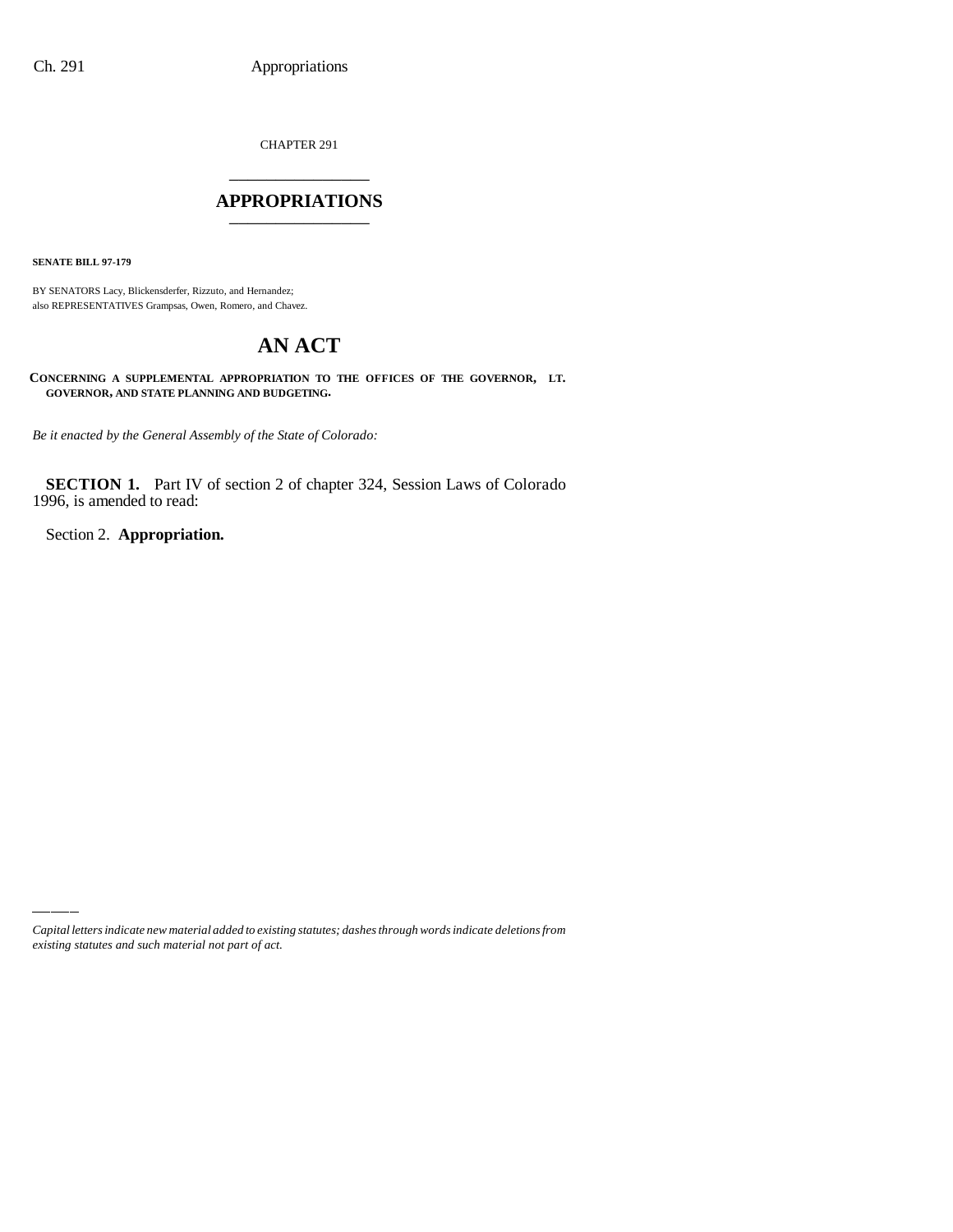# Ch. 291 Appropriations

|                 |       |                | APPROPRIATION FROM |              |               |                |  |  |
|-----------------|-------|----------------|--------------------|--------------|---------------|----------------|--|--|
|                 |       |                | <b>GENERAL</b>     |              | <b>CASH</b>   |                |  |  |
| ITEM &          |       | <b>GENERAL</b> | <b>FUND</b>        | <b>CASH</b>  | <b>FUNDS</b>  | <b>FEDERAL</b> |  |  |
| <b>SUBTOTAL</b> | TOTAL | <b>FUND</b>    | <b>EXEMPT</b>      | <b>FUNDS</b> | <b>EXEMPT</b> | <b>FUNDS</b>   |  |  |
|                 |       |                |                    |              |               |                |  |  |

#### **PART IVGOVERNOR - LIEUTENANT GOVERNOR - STATE PLANNING AND BUDGETING**

| (1) OFFICE OF THE GOVERNOR   |           |                     |                  |                       |        |
|------------------------------|-----------|---------------------|------------------|-----------------------|--------|
| (A) Governor's Office        |           |                     |                  |                       |        |
| Administration of Governor's |           |                     |                  |                       |        |
| Office and Residence         | 2,061,039 | 1,956,083           |                  | $30,618(T)^{a}$       | 74,338 |
| Discretionary Fund           | 20,000    | 20,000 <sup>b</sup> |                  |                       |        |
| <b>Mansion Activity Fund</b> | 85,000    |                     | $65.000^{\circ}$ | $20,000$ <sup>d</sup> |        |
|                              | 2,166,039 |                     |                  |                       |        |

<sup>a</sup> This amount shall be from indirect cost recoveries.

<sup>b</sup> For purposes of complying with the limitation on state fiscal year spending imposed by Article X, Section 20 of the State Constitution, these moneys are included for informational purposes as they are continuously appropriated by a permanent statute or constitutional provision and, therefore, are not subject to the limitation of General Fund appropriations as set forth in Section 24-75-201.1, C.R.S.

c This amount shall be from rental fees.

 $^{\rm d}$  This amount shall be from rental fees received from exempt sources.

#### **(B) Special Purpose**

| Health, Life, and Dental | 204.041 | 194.809 | 9,232 |
|--------------------------|---------|---------|-------|
| Short-term Disability    | 8,468   | 8,468   |       |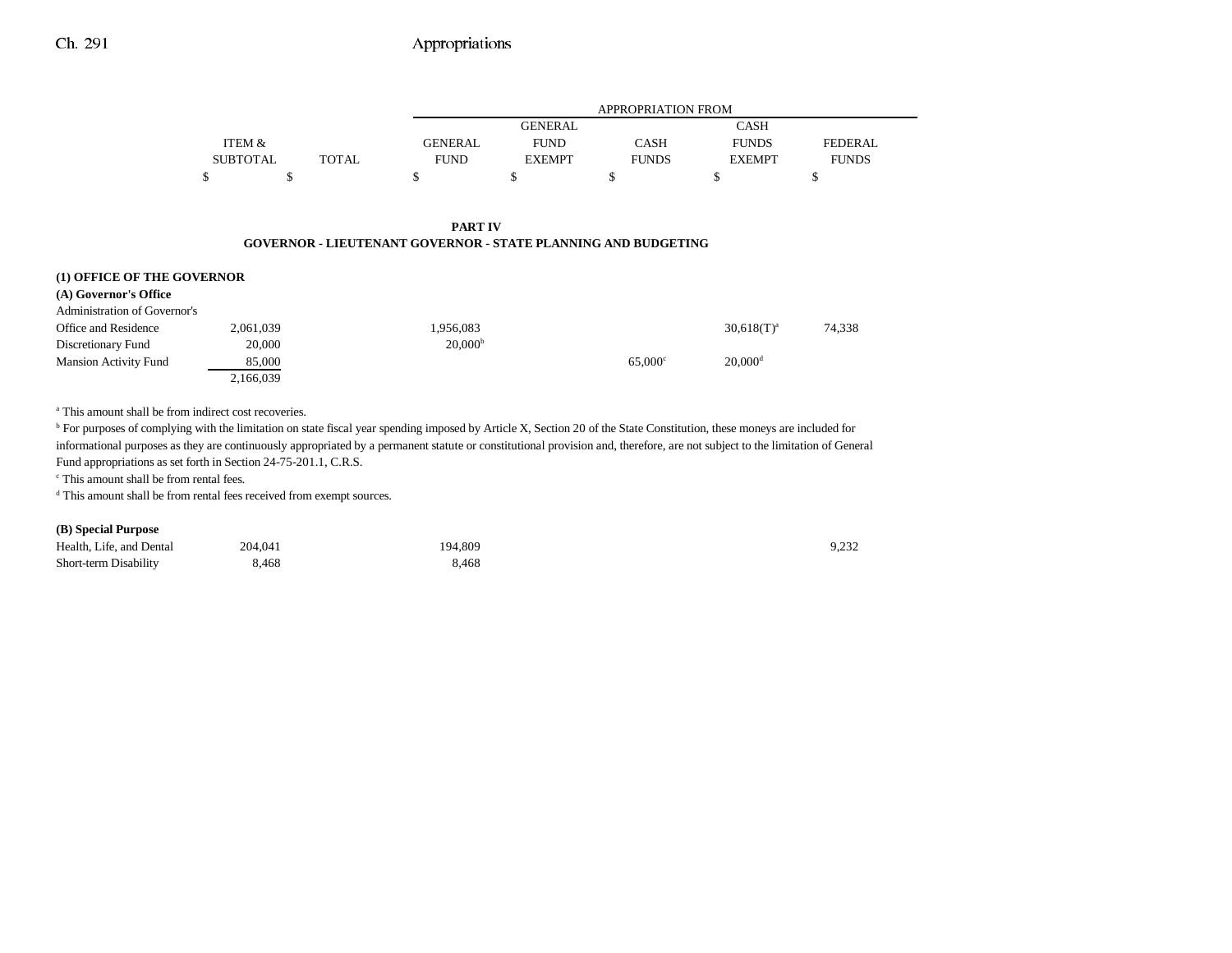| <b>Salary Survey</b>             | 175,695    | 165,721 | 9,974                            |
|----------------------------------|------------|---------|----------------------------------|
| Workers' Compensation            | 5,470      | 5,470   |                                  |
| Legal Services for $1,937$ 1,475 |            |         |                                  |
| hours                            | 91,904     | 43,034  | 48,870                           |
|                                  | 70,000     | 70,000  |                                  |
| Purchase of Services from        |            |         |                                  |
| Computer Center                  | 5,000      | 5,000   |                                  |
| Payment to Risk Management       |            |         |                                  |
| and Property Funds               | 50,825     | 50,825  |                                  |
| Capitol Complex Leased           |            |         |                                  |
| Space                            | 176,487    | 176,487 |                                  |
|                                  | 717,890    |         |                                  |
|                                  | 695,986    |         |                                  |
|                                  |            |         |                                  |
| (C) Other Programs and           |            |         |                                  |
| Grants <sup>a</sup>              | 21,512,848 |         | $155,551^{\circ}$<br>21,357,297° |
|                                  | 21,498,755 |         | 21,343,204 <sup>c</sup>          |
| <b>LEGAL SERVICES FOR 297</b>    |            |         |                                  |
| <b>HOURS</b>                     | 14,093     |         | $14,093^{\circ}$                 |
|                                  | 21,512,848 |         |                                  |

<sup>a</sup> This line item shows the estimated federal and cash funds exempt received by the Governor's Office, and is included for informational purposes.

<sup>b</sup> This amount is from private donations for the First Impressions program.

<sup>c</sup> This amount is THESE AMOUNTS ARE from federal grants for the Governor's Job Training Office and for the Office of Energy Conservation.

## 24,396,777 24,374,873

| (2) OFFICE OF THE LIEUTENANT GOVERNOR |         |         |  |  |  |  |
|---------------------------------------|---------|---------|--|--|--|--|
| Administration                        | 208.613 | 208,613 |  |  |  |  |

Ch. 291 Appropriations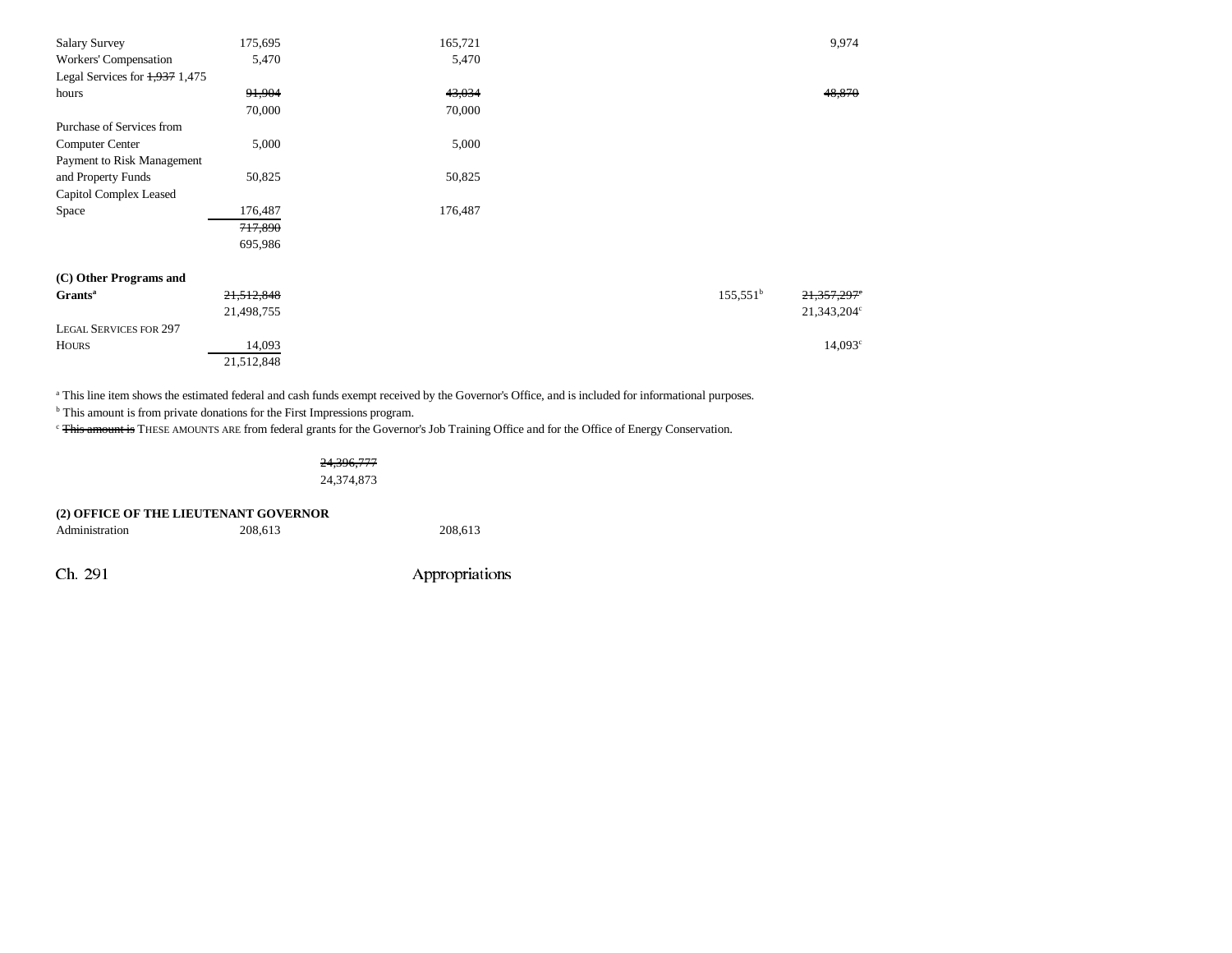## Ch. 291 Appropriations

|                                     |                           |        |              | <b>APPROPRIATION FROM</b>     |                                                |                             |                                       |                         |  |
|-------------------------------------|---------------------------|--------|--------------|-------------------------------|------------------------------------------------|-----------------------------|---------------------------------------|-------------------------|--|
|                                     | ITEM &<br><b>SUBTOTAL</b> |        | <b>TOTAL</b> | <b>GENERAL</b><br><b>FUND</b> | <b>GENERAL</b><br><b>FUND</b><br><b>EXEMPT</b> | <b>CASH</b><br><b>FUNDS</b> | CASH<br><b>FUNDS</b><br><b>EXEMPT</b> | FEDERAL<br><b>FUNDS</b> |  |
|                                     | \$                        | \$     |              | \$                            | \$                                             | \$                          | \$                                    | \$                      |  |
|                                     |                           |        |              |                               |                                                |                             |                                       |                         |  |
|                                     |                           |        |              | $(4.0$ FTE)                   |                                                |                             |                                       |                         |  |
| <b>Aerospace States Association</b> |                           |        |              |                               |                                                |                             |                                       |                         |  |
| <b>Expenses</b>                     |                           | 8,318  |              | 8,318                         |                                                |                             |                                       |                         |  |
| Discretionary Fund                  |                           | 5,000  |              | $5,000^{\rm a}$               |                                                |                             |                                       |                         |  |
| <b>Commission of Indian Affairs</b> |                           | 58,478 |              | 56,978                        |                                                |                             | 1,500 <sup>b</sup>                    |                         |  |
|                                     |                           |        |              | $(2.0$ FTE)                   |                                                |                             |                                       |                         |  |
|                                     |                           |        | 280,409      |                               |                                                |                             |                                       |                         |  |

<sup>a</sup> For purposes of complying with the limitation on state fiscal year spending imposed by Article X, Section 20 of the State Constitution, these moneys are included for informational purposes as they are continuously appropriated by a permanent statute or constitutional provision and, therefore, are not subject to the limitation of General Fund appropriations as set forth in Section 24-75-201.1, C.R.S.

b This amount shall be from private donations.

#### **(3) OFFICE OF STATE PLANNING AND BUDGETING29**

| <b>Personal Services</b>    | 988,196      |           |
|-----------------------------|--------------|-----------|
|                             | $(19.5$ FTE) |           |
| <b>Operating Expenses</b>   | 61.548       |           |
| <b>Economic Forecasting</b> |              |           |
| <b>Subscriptions</b>        | 22,939       |           |
|                             |              | 1,072,683 |

 $1,072,683(T)^{a}$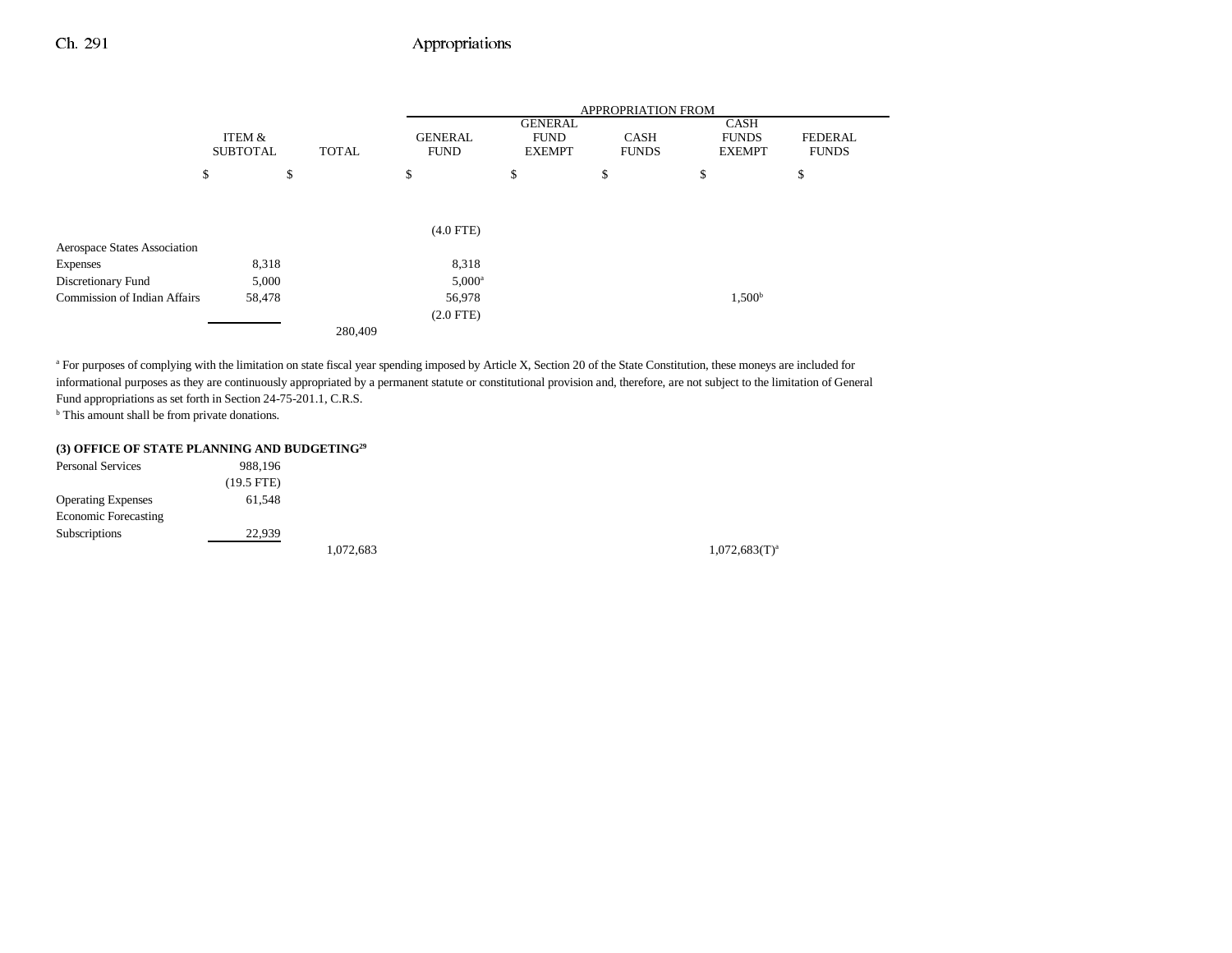<sup>a</sup> This amount shall be from the State Highway Fund as recovery of statewide indirect costs of the Department of Transportation pursuant to Section 43-1-113(8)(a), C.R.S.

| (4) ECONOMIC DEVELOPMENT PROGRAMS        |                |           |  |
|------------------------------------------|----------------|-----------|--|
| Administration                           | 231,068        |           |  |
|                                          | $(5.0$ FTE)    |           |  |
| <b>Business Development</b>              | 1,081,265      |           |  |
|                                          | $(14.2$ FTE)   |           |  |
| Defense Conversion and                   |                |           |  |
| <b>Retention Council</b>                 | 606,979        |           |  |
|                                          | $(1.5$ FTE $)$ |           |  |
| <b>Grand Junction Satellite Office</b>   | 51,562         |           |  |
|                                          | $(1.0$ FTE)    |           |  |
| <b>Minority Business Office</b>          | 148,638        |           |  |
|                                          | $(3.0$ FTE)    |           |  |
| <b>Small Business Assistance</b>         | 183,886        |           |  |
|                                          | $(3.0$ FTE)    |           |  |
| Leading Edge Program Grants              | 140,000        |           |  |
| <b>Small Business Development</b>        |                |           |  |
| Centers                                  | 1,091,242      |           |  |
|                                          | $(3.0$ FTE)    |           |  |
| International Trade Office <sup>30</sup> | 1,139,013      |           |  |
|                                          | (11.0 FTE)     |           |  |
|                                          |                | 4,673,653 |  |

 $4,673,653$  $(T)^a$ 

<sup>a</sup> This amount represents a transfer from the Department of Local Affairs, Economic Development Programs. Any amounts included in state fiscal year spending are accounted for in the Department of Local Affairs' appropriation.

**TOTALS PART IV** 

Ch. 291 Appropriations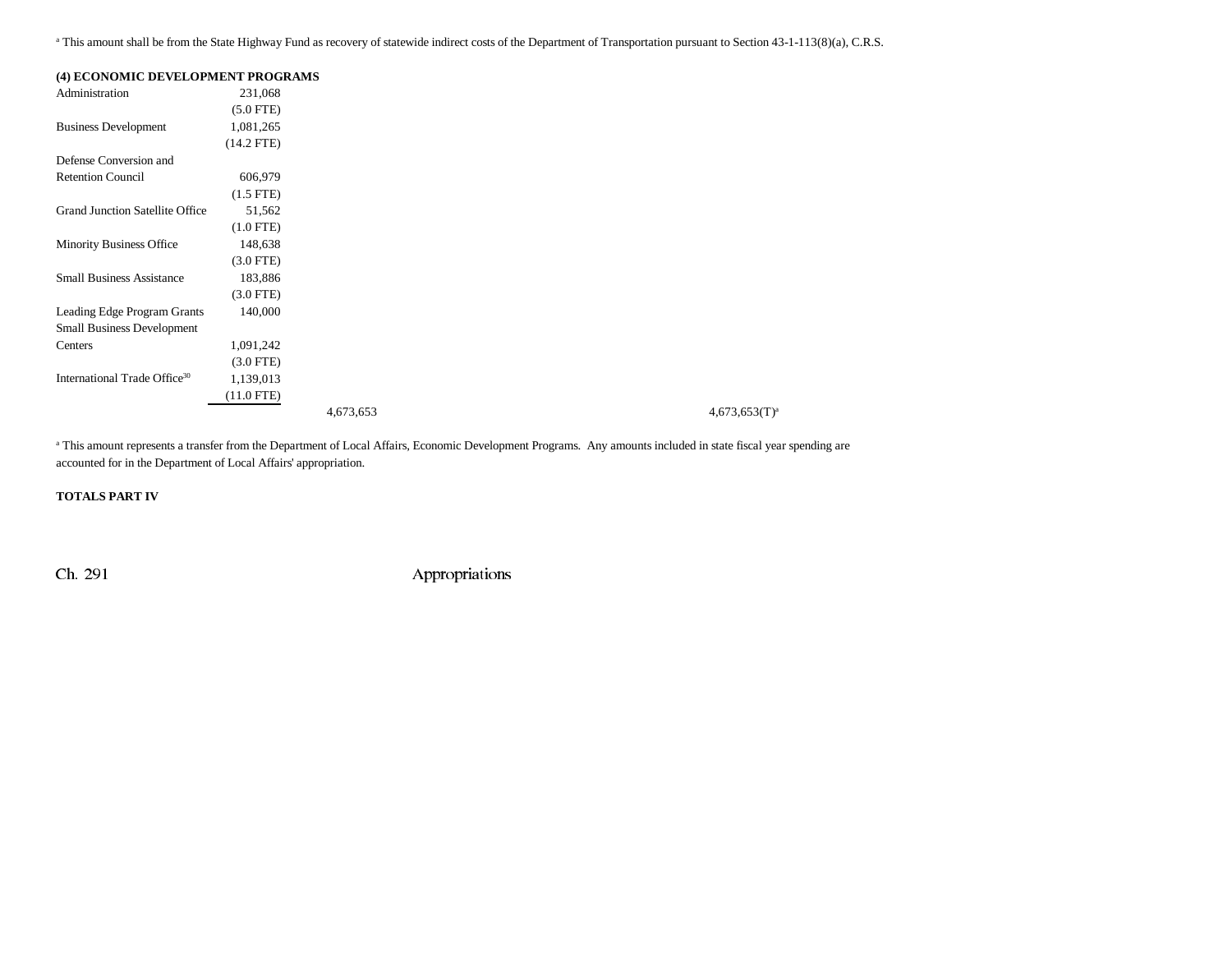# Ch. 291 Appropriations

|                           |              | <b>APPROPRIATION FROM</b>     |                                                |          |                                              |                                |  |
|---------------------------|--------------|-------------------------------|------------------------------------------------|----------|----------------------------------------------|--------------------------------|--|
| ITEM &<br><b>SUBTOTAL</b> | <b>TOTAL</b> | <b>GENERAL</b><br><b>FUND</b> | <b>GENERAL</b><br><b>FUND</b><br><b>EXEMPT</b> |          | <b>CASH</b><br><b>FUNDS</b><br><b>EXEMPT</b> | <b>FEDERAL</b><br><b>FUNDS</b> |  |
| \$                        | \$           | \$                            | \$                                             | \$       | \$                                           | \$                             |  |
|                           |              |                               |                                                |          |                                              |                                |  |
|                           |              |                               |                                                |          |                                              |                                |  |
|                           | \$30,423,522 | \$2,904,806"                  |                                                | \$65,000 | $$5,954,005^b$                               | \$21,499,711<br>\$21,450,841   |  |
|                           |              | <b>ERROR</b>                  | \$975,689 <sup>a</sup>                         |          | <b>CASH</b><br><b>FUNDS</b>                  |                                |  |

a Of this amount, \$25,000 is included as information for purposes of complying with the limitation on state fiscal year spending imposed by Article X, Section 20 of the State Constitution. As this amount is continuously appropriated by a permanent statute or constitutional provision it is not subject to the limitation of General Fund appropriations as set forth in Section 24-75-201.1, C.R.S.

 $b$  Of this amount, \$5,776,954 contains a (T) notation.

**FOOTNOTES** -- The following statements are referenced to the numbered footnotes throughout section 2.

- 2 (Governor lined through this provision. See L. 96, p. 2250.)
- 3 All Departments, Totals -- The General Assembly requests that copies of all reports requested in other footnotes contained in this act be delivered to the Joint Budget Committee and the majority and minority leadership in each house of the General Assembly.
- 29Governor - Lieutenant Governor - State Planning and Budgeting, Office of State Planning and Budgeting -- It is the intent